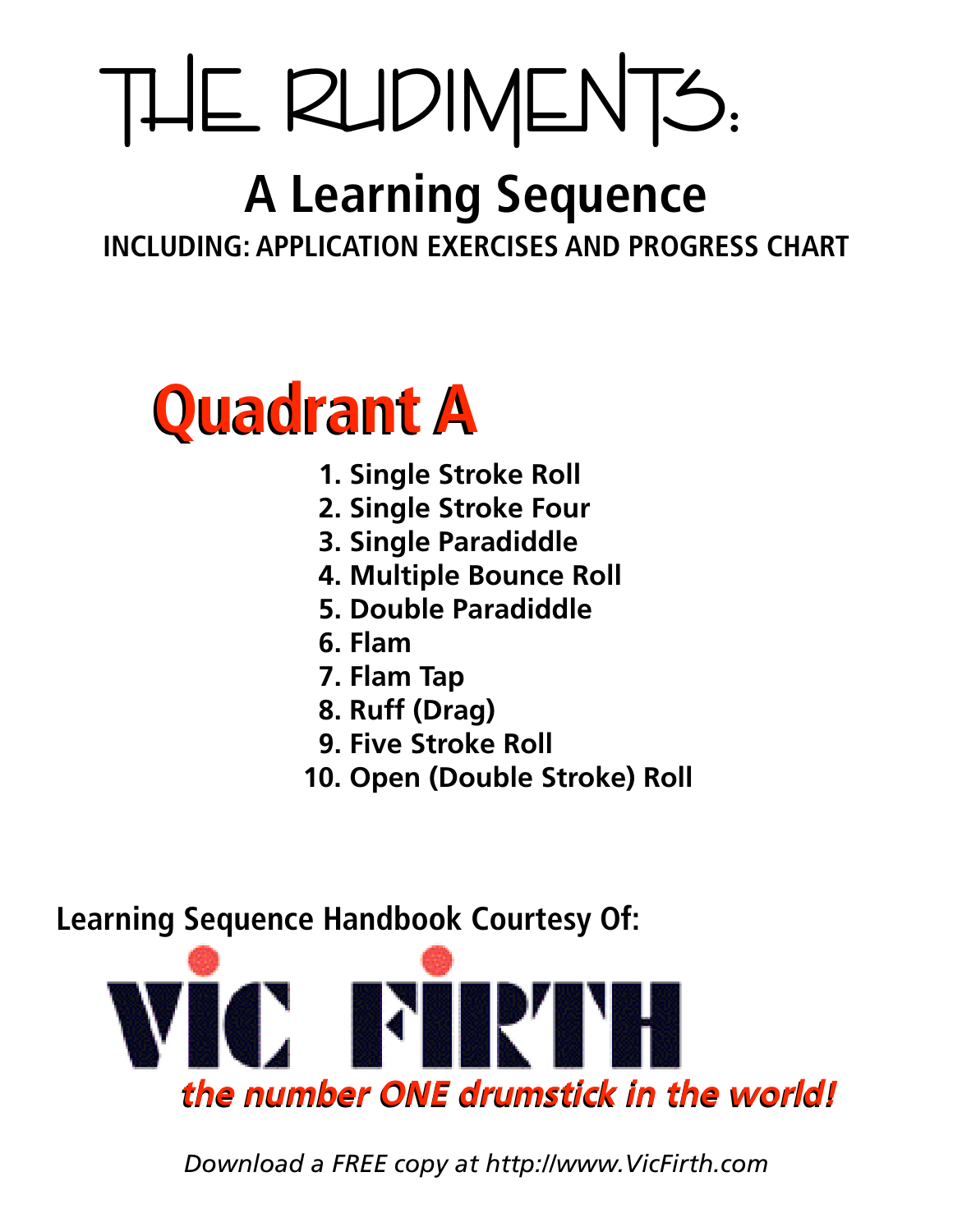## THE RUDIMENTS:

### Quadrant A



#### **TRACK YOUR PROGRESS:**

| <b>RRONZE</b>    | <b>SILVER</b>    | GOLD             | <b>PLATINUM</b>   | <b>DIAMOND</b>     |
|------------------|------------------|------------------|-------------------|--------------------|
| $m.m. = 44 - 58$ | $m.m. = 60 - 72$ | $m.m. = 74 - 86$ | $m.m. = 88 - 100$ | $m.m. = 102 - 114$ |
|                  |                  |                  |                   |                    |



#### **TRACK YOUR PROGRESS:**

| <b>RRONZE</b>    | <b>SILVER</b>     | <b>GOLD</b>        | PLATINUM           | DIAMOND            |
|------------------|-------------------|--------------------|--------------------|--------------------|
| $m.m. = 60 - 84$ | $m.m. = 84 - 108$ | $m.m. = 108 - 132$ | $m.m. = 132 - 156$ | $m.m. = 156 - 180$ |
|                  |                   |                    |                    |                    |



**Applied:** R L R L R L R L R L R L R L R L R L

#### **TRACK YOUR PROGRESS:**

| RRONZE           | SILVER           | GOLD             | PLATINUM          | <b>DIAMOND</b>     |
|------------------|------------------|------------------|-------------------|--------------------|
| $m.m. = 44 - 58$ | $m.m. = 60 - 72$ | $m.m. = 74 - 86$ | $m.m. = 88 - 100$ | $m.m. = 102 - 114$ |
|                  |                  |                  |                   |                    |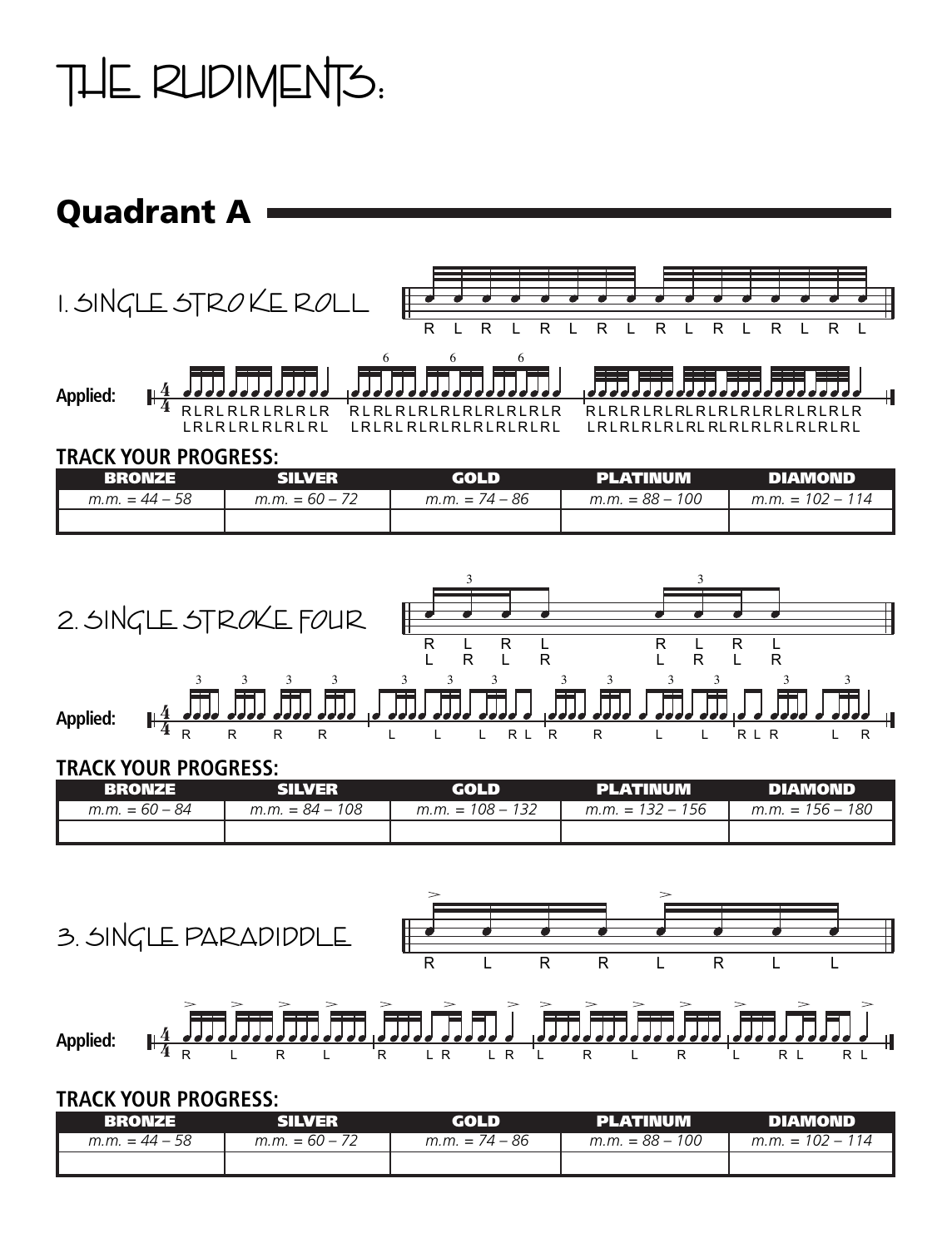



R L R L R L R L etc.

**Applied:** Each of the following exercises is written within a tempo marking that is appropriate to produce the best quality of sound for a buzz roll (for most applications). The "overlap" in recommended tempos takes into account various dynamic levels, drum sizes and head tensioning.



#### **TRACK YOUR PROGRESS:**

| 69 E       | 733              | чπυ.       | 71 T T<br>.<br>Ш | $\mathbf{L}$<br>٠U |
|------------|------------------|------------|------------------|--------------------|
| exercise E | ∽<br>exercise C, | exercise A | exercise         | exercise b         |
|            |                  |            |                  |                    |



**Applied:** R L R L R L R L R L R L R L R R L R L R L L R L R L R L R L R L L R L R L R R L

#### **TRACK YOUR PROGRESS:**

| <b>BRONZE</b>    | SILVER           | GOLD             | <b>Example 19 PLATINUM</b> | <b>DIAMOND</b>     |
|------------------|------------------|------------------|----------------------------|--------------------|
| $m.m. = 40 - 56$ | $m.m. = 60 - 76$ | $m.m. = 80 - 96$ | $m.m. = 100 - 116$         | $m.m. = 120 - 136$ |
|                  |                  |                  |                            |                    |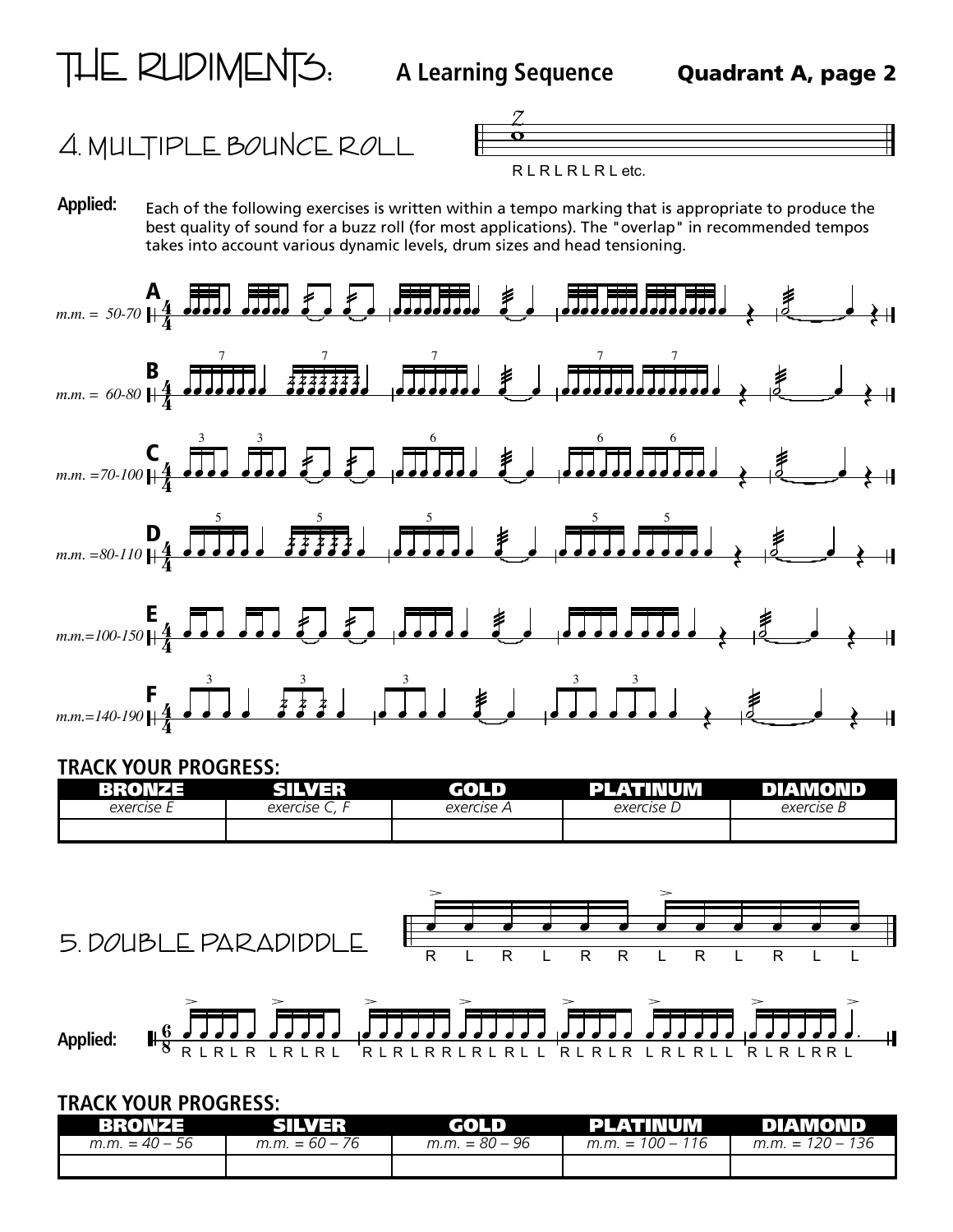







#### **TRACK YOUR PROGRESS:**

| BROMZE           | <b>SILVER</b>     | GOLD               | PLATINUM           | <b>NO DIAMOND</b>  |
|------------------|-------------------|--------------------|--------------------|--------------------|
| $m.m. = 50 - 75$ | $m.m. = 80 - 105$ | $m.m. = 110 - 135$ | $m.m. = 140 - 165$ | $m.m. = 170 - 200$ |
|                  |                   |                    |                    |                    |



#### **TRACK YOUR PROGRESS:**

| BRONZE           | SILVER           | GOLD              | PLATINUM           | DIAMOND            |
|------------------|------------------|-------------------|--------------------|--------------------|
| $m.m. = 50 - 65$ | $m.m. = 70 - 85$ | $m.m. = 90 - 105$ | $m.m. = 110 - 125$ | $m.m. = 130 - 150$ |
|                  |                  |                   |                    |                    |



#### **TRACK YOUR PROGRESS:**

|  | BRONZE SILVER GOLD PLATINUM DIAMOND                                                                             |  |
|--|-----------------------------------------------------------------------------------------------------------------|--|
|  | Ex. A; m.m.= 80–110   Ex. A; m.m.= 115–145   Ex. A; m.m.= 150–180   Ex. B; m.m.= 185–215   Ex. C; m.m.= 220–250 |  |
|  |                                                                                                                 |  |